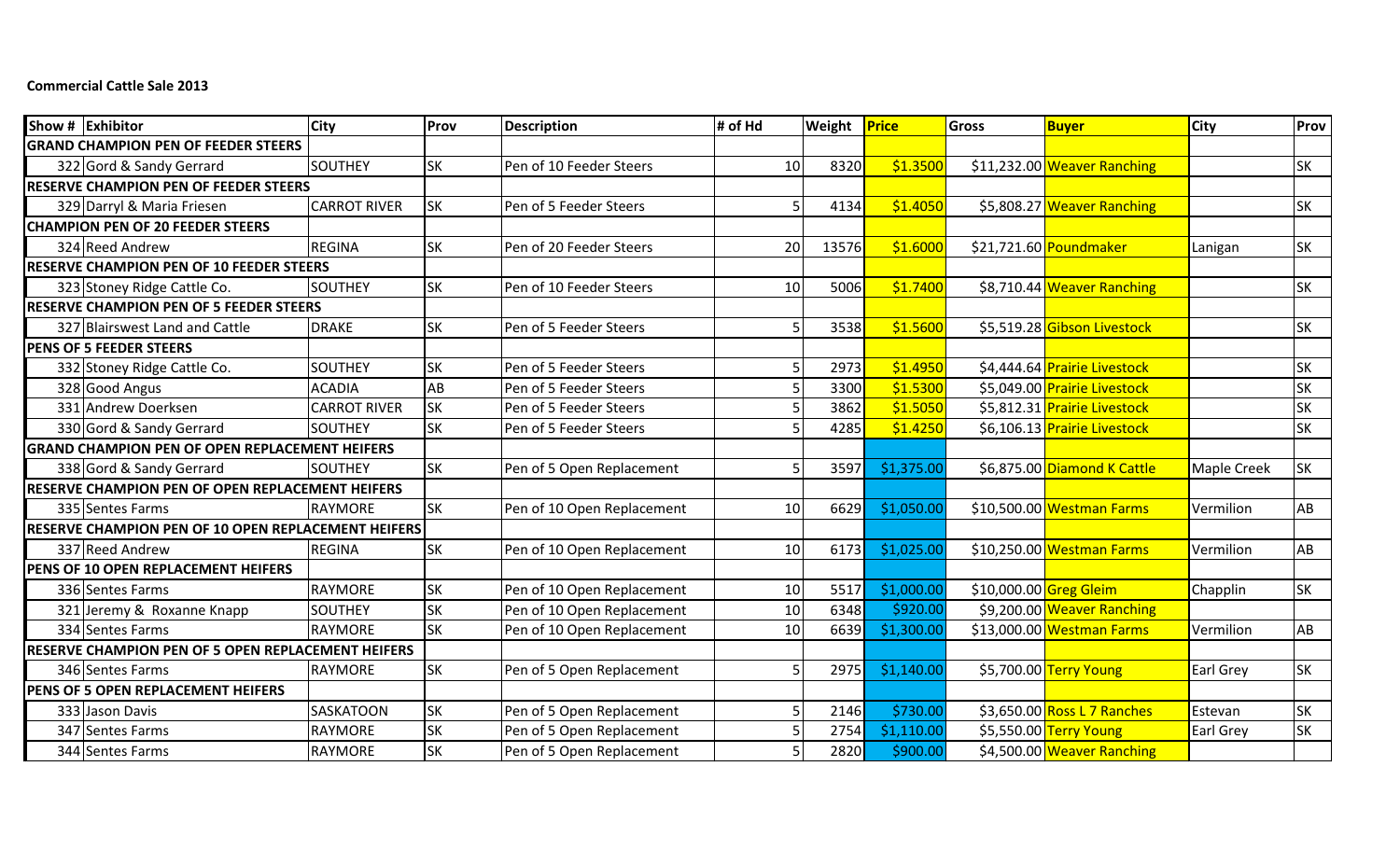|                                               | Show # Exhibitor                            | City               | Prov      | <b>Description</b>        | # of Hd        | Weight | Price      | Gross | <b>Buyer</b>                   | <b>City</b>   | Prov      |
|-----------------------------------------------|---------------------------------------------|--------------------|-----------|---------------------------|----------------|--------|------------|-------|--------------------------------|---------------|-----------|
|                                               | 345 Sentes Farms                            | <b>RAYMORE</b>     | <b>SK</b> | Pen of 5 Open Replacement |                | 2913   | \$1,210.00 |       | \$6,050.00 Greg Gleim          | Chapplin      | <b>SK</b> |
|                                               | 343 Sentes Farms                            | <b>RAYMORE</b>     | <b>SK</b> | Pen of 5 Open Replacement |                | 3259   | \$1,220.00 |       | \$6,100.00 Terry Young         | Earl Grey     | <b>SK</b> |
|                                               | 342 Pretty Farm Ltd.                        | <b>WEYBURN</b>     | <b>SK</b> | Pen of 5 Open Replacement |                | 3375   | \$975.00   |       | \$4,875.00 Moose Creek Angus   | Kisbey        | <b>SK</b> |
|                                               | 341 Jeremy & Roxanne Knapp                  | <b>SOUTHEY</b>     | lsк       | Pen of 5 Open Replacement |                | 3365   | \$950.00   |       | \$4,750.00 Dean Benko          | Punnichy      | <b>SK</b> |
|                                               | <b>GRAND CHAMPION PEN OF BRED HEIFERS</b>   |                    |           |                           |                |        |            |       |                                |               |           |
|                                               | 351 Doug Westman                            | VERMILION          | AB        | Pen of 10 Bred Heifers    | 10             | 11878  | \$2,075.00 |       | \$20,750.00 Garner Deobald     | Hodgeville    | <b>SK</b> |
|                                               | <b>RESERVE CHAMPION PEN OF BRED HEIFERS</b> |                    |           |                           |                |        |            |       |                                |               |           |
|                                               | 339 Blairswest Land and Cattle              | <b>DRAKE</b>       | <b>SK</b> | Pen of 5 Bred Heifers     | 5 <sup>1</sup> | 5600   | \$2,050.00 |       | \$10,250.00 K&P Habermehl      | Macrorie      | <b>SK</b> |
|                                               | RESERVE CHAMPION PEN OF 10 BRED HEIFERS     |                    |           |                           |                |        |            |       |                                |               |           |
|                                               | 370 Murray Westman                          | <b>VERMILION</b>   | AB        | Pen of 10 Bred Heifers    | 10             | 11226  | \$1,925.00 |       | \$19,250.00 NBI Vermillion     |               | AB        |
|                                               | PENS OF 10 BRED HEIFERS                     |                    |           |                           |                |        |            |       |                                |               |           |
|                                               | 348 Doerksen Farms / 98 Ranch Inc.          | LAKE ALMA          | <b>SK</b> | Pen of 10 Bred Heifers    | 10             | 9642   | \$1,550.00 |       | $$15,500.00$ Ryne Bumphrey     | Moose Jaw     | <b>SK</b> |
|                                               | 353 Murray Westman                          | <b>VERMILION</b>   | AB        | Pen of 10 Bred Heifers    | 10             | 11550  | \$1,775.00 |       | \$17,750.00 Tyler Admunsen     | <b>Viking</b> | AB        |
|                                               | 350 Gord & Sandy Gerrard                    | SOUTHEY            | <b>SK</b> | Pen of 10 Bred Heifers    | 10             | 11906  | \$1,525.00 |       | \$15,250.00 Prairie Livestock  |               |           |
|                                               | 349 Gord & Sandy Gerrard                    | <b>SOUTHEY</b>     | <b>SK</b> | Pen of 10 Bred Heifers    | 10             | 12352  | \$1,650.00 |       | \$16,500.00 Blair's Ag Cattle  | Lanigan       | <b>SK</b> |
| <b>RESERVE CHAMPION PEN OF 5 BRED HEIFERS</b> |                                             |                    |           |                           |                |        |            |       |                                |               |           |
|                                               | 369 Kyle Westman                            | VERMILION          | AB        | Pen of 5 Bred Heifers     | 5              | 5920   | \$2,050.00 |       | \$10,250.00 Jack & Tom Collins | McCord        | <b>SK</b> |
|                                               | <b>PENS OF 5 BRED HEIFERS</b>               |                    |           |                           |                |        |            |       |                                |               |           |
|                                               | 365 Gehl Ranch                              | <b>HODGEVILLE</b>  | <b>SK</b> | Pen of 5 Bred Heifers     | 5.             | 4612   | \$1,500.00 |       | \$7,500.00 Glendar Angus       | Mankota       | <b>SK</b> |
|                                               | 363 Tom Grieve                              | <b>FILLMORE</b>    | lsк       | Pen of 5 Bred Heifers     |                | 4850   | \$1,325.00 |       | \$6,625.00 Prairie Livestock   |               |           |
|                                               | 366 Gehl Ranch                              | <b>HODGEVILLE</b>  | <b>SK</b> | Pen of 5 Bred Heifers     |                | 4908   | \$1,525.00 |       | \$7,625.00 Southern Lane Farms | Annaroid      | <b>SK</b> |
|                                               | 361 Doerksen Farms / 98 Ranch Inc.          | LAKE ALMA          | <b>SK</b> | Pen of 5 Bred Heifers     |                | 5030   | \$1,550.00 |       | \$7,750.00 Rick Vervalck       | Mayronne      | <b>SK</b> |
|                                               | 352 Doug Westman                            | <b>VERMILION</b>   | AB        | Pen of 5 Bred Heifers     |                | 5244   | \$1,775.00 |       | \$8,875.00 Johnathon Klutz     | Vermilion     | AB        |
|                                               | 377 Raymond Land & Cattle Ltd               | <b>ANEROID</b>     | <b>SK</b> | Pen of 5 Bred Heifers     |                | 5264   | \$1,625.00 |       | \$8,125.00 Rod & Brian Brown   | Regina        | <b>SK</b> |
|                                               | 340 Blairswest Land and Cattle              | <b>DRAKE</b>       | <b>SK</b> | Pen of 5 Bred Heifers     |                | 5266   | \$1,625.00 |       | \$8,125.00 K&P Habermehl       | Macrorie      | <b>SK</b> |
|                                               | 362 Tom Grieve                              | <b>FILLMORE</b>    | <b>SK</b> | Pen of 5 Bred Heifers     |                | 5382   | \$1,575.00 |       | \$7,875.00 Prairie Livestock   |               | <b>SK</b> |
|                                               | 367 Triple H Farm Ltd.                      | <b>MIDDLE LAKE</b> | <b>SK</b> | Pen of 5 Bred Heifers     |                | 5434   | \$1,500.00 |       | \$7,500.00 Dean Benko          | Punnichy      | <b>SK</b> |
|                                               | 376 Moose Creek Red Angus                   | <b>KISBEY</b>      | <b>SK</b> | Pen of 5 Bred Heifers     |                | 5458   | \$1,625.00 |       | \$8,125.00 Dean Benko          | Punnichy      | <b>SK</b> |
|                                               | 375 Moose Creek Red Angus                   | <b>KISBEY</b>      | <b>SK</b> | Pen of 5 Bred Heifers     |                | 5482   | \$1,700.00 |       | \$8,500.00 Randy Pond          | Bengough      | <b>SK</b> |
|                                               | 358 Jason and Stephanie Fradette            | LAKE ALMA          | <b>SK</b> | Pen of 5 Bred Heifers     |                | 5496   | \$1,575.00 |       | \$7,875.00 Rod & Brian Brown   | Regina        | <b>SK</b> |
|                                               | 378 Grant Zalinko                           | <b>ROULEAU</b>     | <b>SK</b> | Pen of 5 Bred Heifers     |                | 5502   | \$1,600.00 |       | \$8,000.00 Prairie Livestock   |               | <b>SK</b> |
|                                               | 357 Calico Cattle Co.                       | <b>WHITEWOOD</b>   | <b>SK</b> | Pen of 5 Bred Heifers     |                | 5596   | \$1,600.00 |       | \$8,000.00 Randy Pond          | Bengough      | <b>SK</b> |
|                                               | 372 Cold Creek Cattle Co                    | <b>DRINKWATER</b>  | <b>SK</b> | Pen of 5 Bred Heifers     | 5 <sup>1</sup> | 5856   | \$1,575.00 |       | \$7,875.00 V & V Farms         | Redcliff      | AB        |